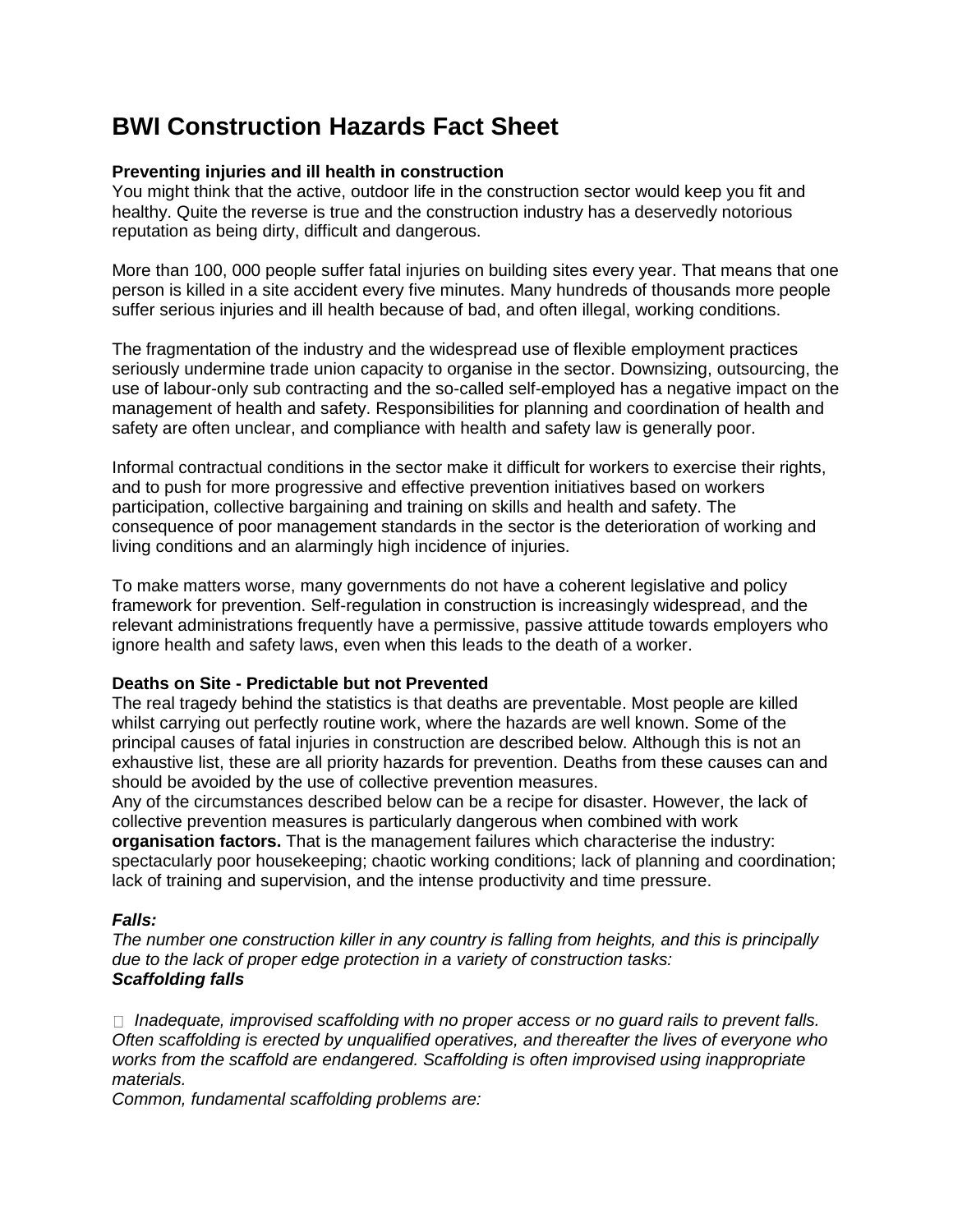*the base is not stable,* 

*materials used to construct the scaffold are defective or unsuitable* 

*it has no guard rails or has guarding that creates a false sense of security,* 

*has no proper access, so workers are obliged to perform acrobatics* 

 *has only single, or insufficient, boards and is full of traps, resulting in more balancing acts for the workers* 

*it is not properly tied in to the building.* 

*The overloading of scaffolding for storage of materials is often the straw that breaks the camel's back and leads to the collapse of the scaffold. All of these factors can and do kill. It seems almost ridiculous to mention the absence of toe boards, netting, fall arrest systems and other more sophisticated equipment.* 

#### *Other causes of falls*

 *Unprotected openings, stairwells and shafts inside buildings , (for lifts, heating, air conditioning, ventilation)* 

 *No edge protection in roof work to prevent falls, or falling through fragile roofs (particularly asbestos cement roofs) due to lack of crawling boards.* 

*Demolition work* 

*Inappropriate use of ladders* 

*Inappropriate use of hoists* 

## *Fatal Crush injuries and being struck by falling objects*

 *Excavations which are not shored up (or at least sloped) may be unstable and collapse, particularly after rainfall, crushing, burying and asphyxiating the workers trapped below the heavy soil.* 

 *Vehicles operating too close to the edge, where there are no stop blocks, may also cause a cave in.* 

*Walls collapse when excavations undermine them.* 

*Buildings collapse when supporting structures are injudiciously altered* 

 *Falling objects, materials or tools can strike and kill workers. Hard hats can save lives or reduce injuries in many circumstances. The causes are lack of toe boards on scaffolding, lack of tool belts for workers, bad storage and stacking, and poor housekeeping.* 

*Improper use of hoists and cranes.* 

*Being struck or crushed by vehicles, due to poor organisation and signalling.* 

 *Overturned dumper trucks, due to overloading, or where gradients are too steep, or approaching too close to excavations.* 

*Machinery crushing or trapping workers, resulting in fatal injuries.* 

- *Electrocutions*
- *Cable strikes*
- *contact with or arcing from overhead cables*

## *Building Ill health, invisible and ignored*

*Workers in the building trades are exposed to a wide range of hazardous substances and physical hazards. In many countries, the resulting health problems are not recognised as being work related, and are not reported, recorded or compensated. This social invisibility, this censorship of the true damage to workers health, means that there is no national policy to prevent occupational ill health in the sector. It is a vicious circle.* 

*Yet, as with accidents, the causes of ill health are well know and can be prevented or controlled.*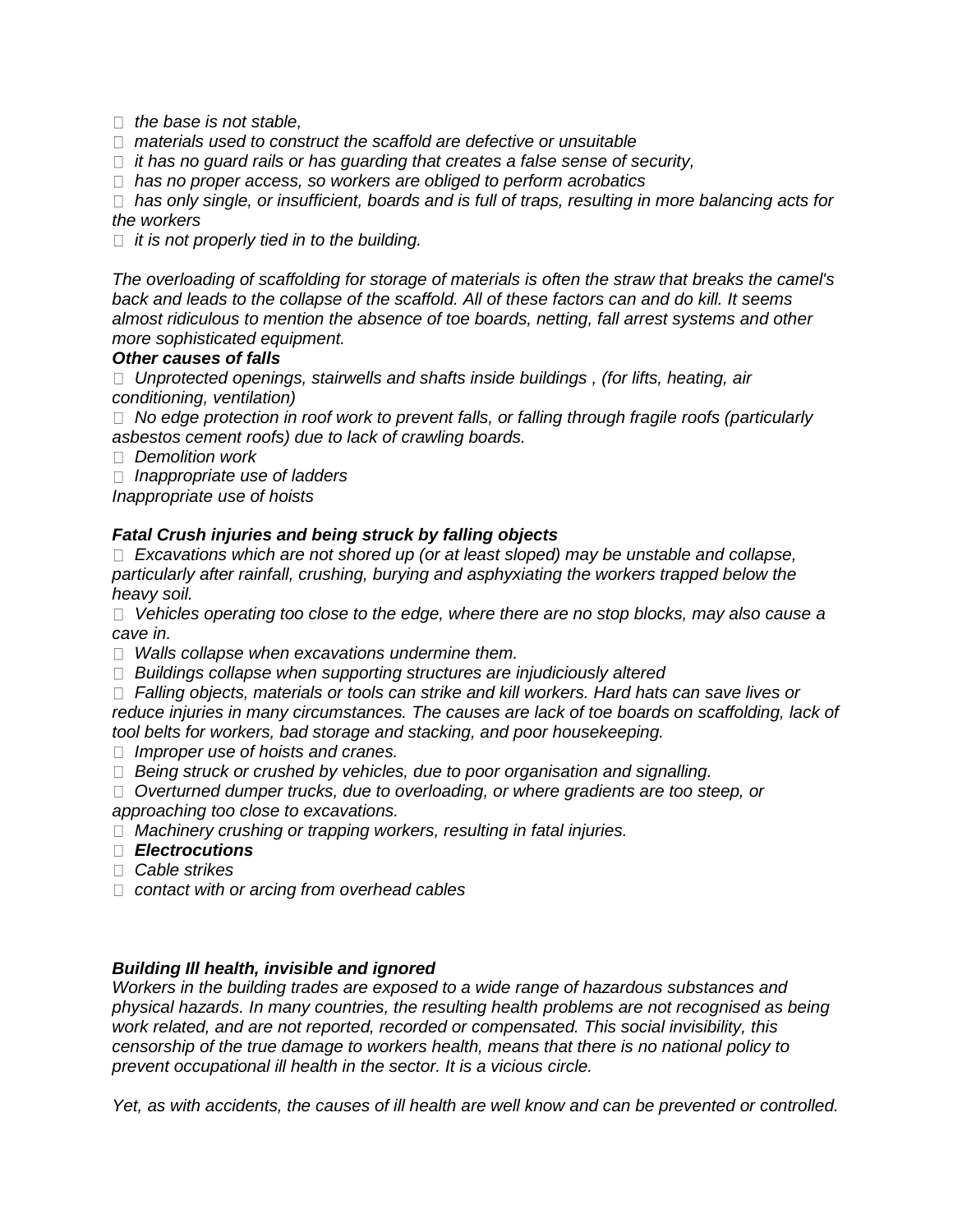*Improvements can be made by substitution of hazardous materials for safer ones; by the introduction of safe working methods; by the use of good PPE; through information, training and workers participation.* 

*Access to Occupational Health Services and health surveillance is extremely scarce in developing countries. In the informal economy, building workers are excluded from social security and health schemes.* 

*Trade unions are working to promote recognition and compensation of occupational ill health. Below, some of the most common health hazards are discussed.* 

#### *Deafness*

*Exposure to hazardous noise levels is so widespread as to be routine, and occupational deafness is very common among building workers. Here, noise reduction methods can be used, for example on compressors, but Personal Protective Equipment and training are essential to prevent hearing loss.* 

*Vibration syndromes: hand arm vibration can cause damage to blood vessels and nerves that leads to lack of sensitivity in the fingers called Raynauds Syndrome. This condition is particularly due to the use of pneumatic tools. Whole body vibration caused by operating heavy machinery and vehicles, and can cause damage to the spine.* 

*Back injuries Caused by manual handling of heavy loads, sometimes over long distances. For example bricks, cement blocks a and cement bags weighing 50 kilos. Confined spaces, awkward postures, heavy task and productivity demands, and long hours. Lower back injuries, sciatica, hernias and slipped discs can put people out of the labour market for good.* 

*Other Musculo skeletal disorders, injuries to muscles, nerves, tendons and joints caused by physically demanding work. Risk factors include: uncomfortable postures, forceful and repetitive movements, awkward tools and sustained effort. In many developing countries work is really labour intensive, there is little mechanisation and tools are rudimentary, recycled and improvised. Typical injuries include:* 

*Bursitis, from kneeling, for example floor laying.* 

*Tenosinovitis is the inflammation of the tendon sheaths due to overuse and repetitive and forceful movements. (eg plasterers, painters, carpenters)* 

*Tendonitis, inflammation of the tendons, especially in the shoulder, is common. Working with the arms reaching above shoulder level is a typical cause of this problem. (eg plasterers, carpenters, painters). Neck problems are also widespread in these occupations. Epicondilitis, more commonly known as tennis elbow, caused by the impact absorbed when making repeated blows. Arguably, carpenters elbow, or stonemasons elbow might be a more appropriate name for this condition.* 

*Hazardous substances also have a serious impact on building workers health. These may come in the form of liquids, gases, vapours, fumes or dusts. They are contained in a variety of commonly used products and materials in construction. The main exposure route is through inhaling them, but substances such as solvents can also be absorbed through the skin. There may even be some additional exposure from ingestion due to poor hygiene and welfare facilities on site.* 

*Very often, workers are not aware of what chemicals are contained in the products they use, and are not told about the health hazards and how to avoid them. Renal, hepatic, cardiovascular problems and central nervous system disorders can result from exposure to hazardous chemicals, such as pesticides and solvents. Respiratory illness, bronchitis, asthma, fibrosis and cancer may also be caused by exposure to certain materials on site. Commonly used hazardous substances are:*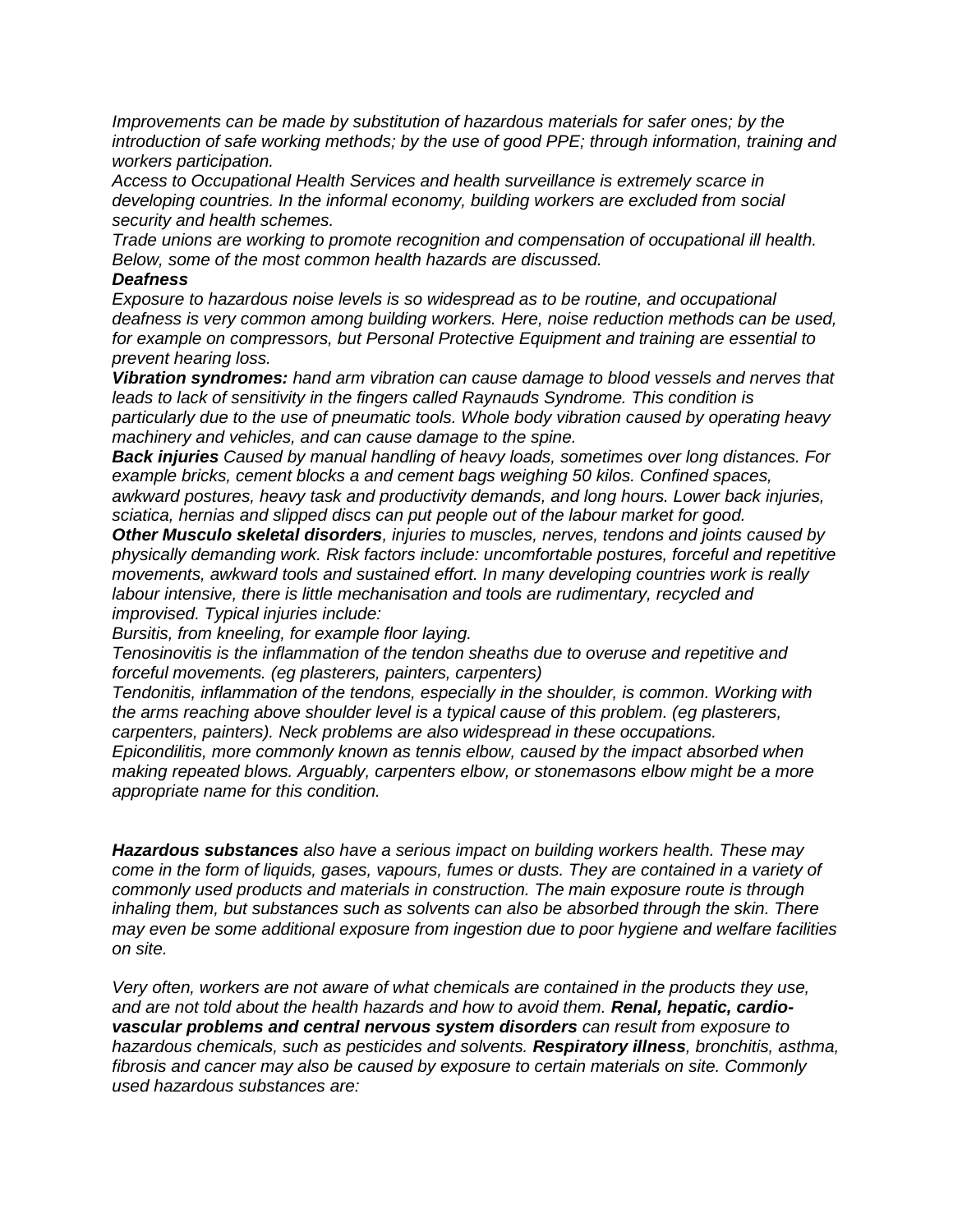#### *Vapours and fumes*

*Solvents of many different kinds are used in paints, varnishes, lacquers or adhesives, sometimes several are used in a single product. They can cause central nervous system damage and can harm the skin, liver , kidneys and cardio vascular system and some increase the likelihood of cancer. Painters, for example, have a higher risk of lung cancer. In recent years in the Scandinavian countries 'painters syndrome' has been recognised as an occupational disease. This refers to brain damage caused by solvents affecting the central nervous system. Solvents can also cause reproductive problems. They can reduce fertility, they can cause congenital birth defects, and they can readily cross the placenta and affect the health of the foetus causing malformations or miscarriage.* 

*Isocyanates such as TDI and MDI. Used in two pack polyurethane paints and varnishes, bonding agents and resins, paints. These can cause athsma, dermatitis and, in the long term, are associated with cancer and reproductive hazards.* 

*Pesticides, such as insecticides or fungicides. Pesticides are poisons. They are used in timber treatments to protect them from insect infestation or from the elements. Commonly used and dangerous ones are: Lindane, TBTO (tri- butyl tin oxide), PCP (penta-chloro phenol), or CCA compounds (copper, chrome, arsenic). Chemical treatments for damp courses and fire retardants can also be hazardous. Pesticides can also present serious reproductive hazards.* 

*Welding fumes, welding can generate a cocktail of metal fumes of all kinds, depending on what is being welded - painted metals, brass, copper, steel, coated rods, alloys, and so on. Fumes (such as chromium oxide, zinc oxide, or lead to give a few examples) can cause serious health problems in the long term. The respiratory system is affected and, as chemicals are absorbed, they can slowly affect the brain and internal organs.* 

#### *Dust*

*All dust is bad for your health. There are higher death rates from respiratory disease, lung and stomach cancers in dusty trades. Dust affects all sites and all trades, but is especially problematic in plastering, demolition, excavations, tunnelling and in certain tasks, such as cutting concrete blocks. Low cost solutions are to get materials pre-cut off site where exhaust ventilation can be used, and to dampen work and isolate dusty work. Good hygiene facilities for washing and changing and proper protective clothing are needed for hazardous jobs, and this is seldom the case in developing countries.* 

*Ideally, exhaust ventilated tools, and tools fitted with a water supply for dust suppression should be used. Respiratory Protective Equipment needs to be selected carefully as different types give widely varying standards of protection. Unfortunately, what is normally given out as PPE is a "dust mask" made of paper or cloth, rather than filtering respirator masks.* 

*Cement dust. can cause serious respiratory problems over time, such as pneumoconiosis (lung scarring). Cutting concrete blocks can generate huge clouds of silica -containing dust. Plasterers have a high rate of lung cancers because of the dust they inhale. Cement contains lots of chemicals, some of which cause skin problems: lime (calcium oxide), which can cause*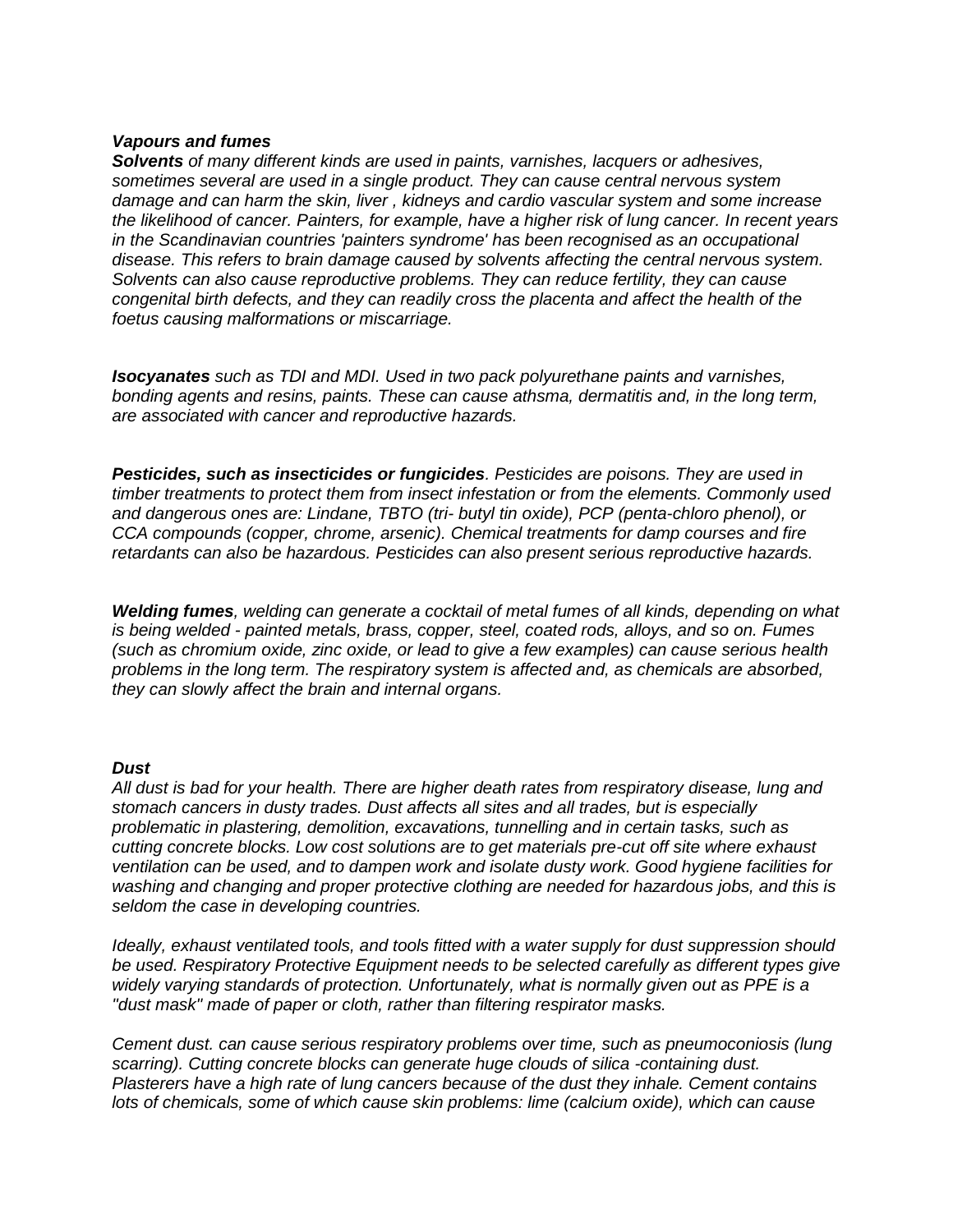*burns from wet concrete and mortars. These burns can be severe enough to need skin grafts. Chromates, which cause dermatitis from contact with cement in both wet and dry states. This is a very widespread problem. Irritant, or contact, dermatitis is direct damage caused by contact*  with the skin. Allergic dermatitis is caused by sensitivity to the chromate impurities in cement *and can be severe. Once a person is sensitised it is almost impossible to get rid of the allergic reaction.* 

*Silica Breathing in silica can cause silicosis. This means irreversible scarring of the lungs, causing shortness of breath and premature death. Jobs such as stone masonry; sand blasting for cleaning and façade renovation; concrete cutting or drilling; tunnelling and many demolition jobs. Using power tools to cut stone will lead to high exposures.* 

*Wood dust causes respiratory system problems , irritation and allergies, asthma, rhinitis. Some types of wood dust and oils can cause nasal cancer, particularly certain hard woods. Sawdust needs to be controlled.* 

*Medium Density Fibre boards, chip board and plywood, contain glues and urea formaldehyde, and dust from working these materials can cause irritation.* 

*Asbestos should be banned. Safe substitutes exist for all its applications and there is no justification whatsoever for its continued use. Asbestos causes fatal diseases - asbestosis, mesothelioma and cancer of the lung and digestive system. The use of asbestos in building and insulation materials has been widespread for many years. Millions of buildings all over the world contain asbestos, and workers carrying out maintenance, repairs, renovation or demolition work are often exposed without even being aware of it.* 

*Manufactured Mineral Fibres. Certain types of MMFs which are used as substitutes for asbestos mimic it's properties so closely that they can also cause fibrosis and lung cancer.* 

*Welfare and biological hazards. Living and working conditions of building workers are poor in developing countries. Many workers live in slums and barely make enough money to feed themselves and their families, so nutrition is poor. Often there is no access to clean drinking water. On many sites, the accommodation offered in the bunk houses is dirty, overcrowded and infested with rats. Tuberculosis, cholera and parasistic diseases from contaminated water can occur. Dengue and malaria, caused by mosquito bites can also be a health hazard. Where pools of water are allowed to accumulate, they make perfect breeding grounds for mosquitoes. Communities around construction sites may also be affected* 

*HIV AIDS. Migration, including rural -urban migration, to seek work in large construction projects means being away from home and family for long periods. This places construction workers at risk.* 

*Work organisation and Stress. Caused by the hazardous and constantly changing working environment. Noise, dirt, dust, chemicals, work at heights, confined spaces, heavy work, and lack of information and training all contribute. Particularly acute is the fear of accidents, most notably fear of falling. Bullying and pressure is commonplace, and generally the worker, particularly labourers, will have little or no control over how the work is to be done.* 

#### **Strong Unions = Safe Jobs**

Low trade union density is a key factor in explaining the poor safety standards in the construction industry. The BWI Global Programme on Safety Health and Environment has the slogan Strong Unions for Safe Jobs. Funded by the Swedish LO TCO Council and promoted by Swedish Building Workers Union Byggnads, the programme is servicing affiliated trade unions in Asia, Africa and Latin America. The aim is to popularise health and safety as a recruitment and organising tool, and to assist unions to improve their structure, policy and organising strategy in this important area of trade union activity. Encouraging results are being obtained by many of our affiliated trade unions in the following areas: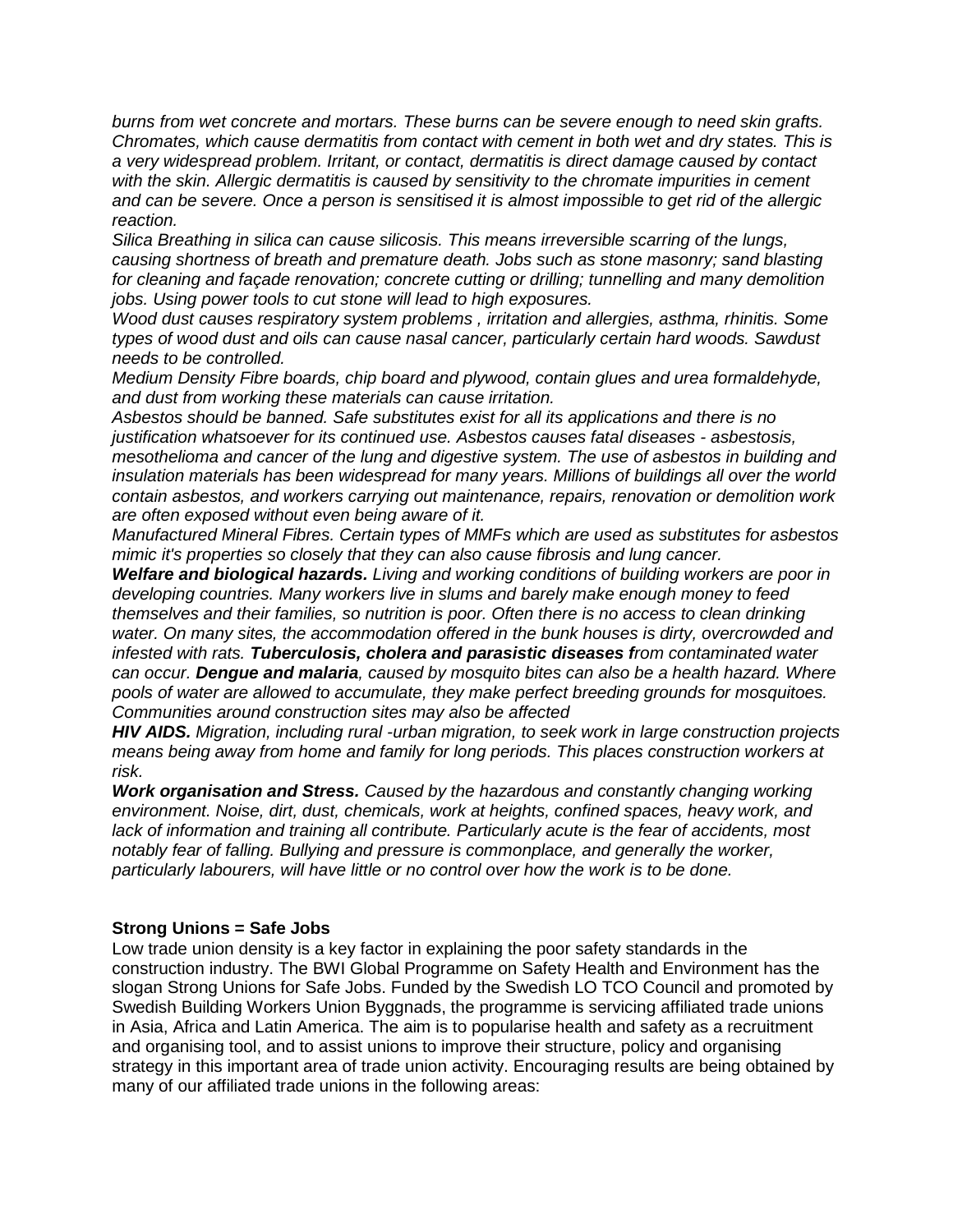□ Trade Union Structures improved to mainstream Safety, Health and Environment into the union's activities

 $\Box$  Institutional participation, particularly tripartite work

 $\Box$  Legislative and policy agenda developed and pursued, negotiation of improved standards, and participation in training on health and safety.

 $\Box$  Collective bargaining agreements that include health and safety

 $\Box$  Recruitment and organising strategy, including increased membership, promotion of Safety Representatives and establishment of Safety Committees.

 $\Box$  Information and training on hazards and their prevention: carrying out workplace inspections and health surveys, prioritising hazards, and negotiating for improvements.

**Global Campaigns are an important tool for the BWI Programme.** The campaigns help the unions to build solidarity networks with other unions, academics, health professionals, lawyers, families and victims of accidents and ill health, and with communities. Campaigning activities are positive for the unions' image, and give them a leadership role in building strong social pressure for improved working conditions.

 28th of April, International Worker's Memorial Day. Workplace, community and media activities are organised to highlight the preventable nature of injuries and ill health at work. □ Banning asbestos and applying ILO Convention 162 on work with in situ asbestos in buildings. C162 contains important rights and prevention measures.

□ ILO Convention 167 on Safety and Health in Construction (1988).

□ C167 has so far been ratified by only 15 countries, although many countries have similar or *better legislation on the statute books. 167 covers the main health and safety problems and prevention measures to be taken. Principal points for organising prevention are:* 

 *there should be cooperation between employers and workers in taking appropriate measures to ensure that workplaces are safe and without risk to health* 

 *all parties to a construction contract have responsibilities, including those who design and plan projects* 

*the principal contractor is responsible for coordinating prevention measures -*

- *an inspection service and penalty measures*
- *and*

□ workers have the right to remove themselves from imminent and serious danger.

#### **The right to refuse dangerous work**

The right to refuse to carry out a dangerous task without fear of victimisation is very far from being a reality for most workers. Whilst there is low trade union density in the sector and informal employment, unorganised workers regularly face a choice between doing a dirty and dangerous job or having no job at all. This basic human right is a test of democracy and dignity in the workplace.

#### **Collective Bargaining**

Legislation varies from country to country. Collective Bargaining Agreements should always include points on Safety, Health and Environment, and should guarantee standards that go further than the existing legislative minimum. should include Health and Safety in Collective Bargaining Agreements, particularly with regard to the establishment of joint management -trade union Health and Safety Committees; workers' participation in the prevention of injuries and ill health; and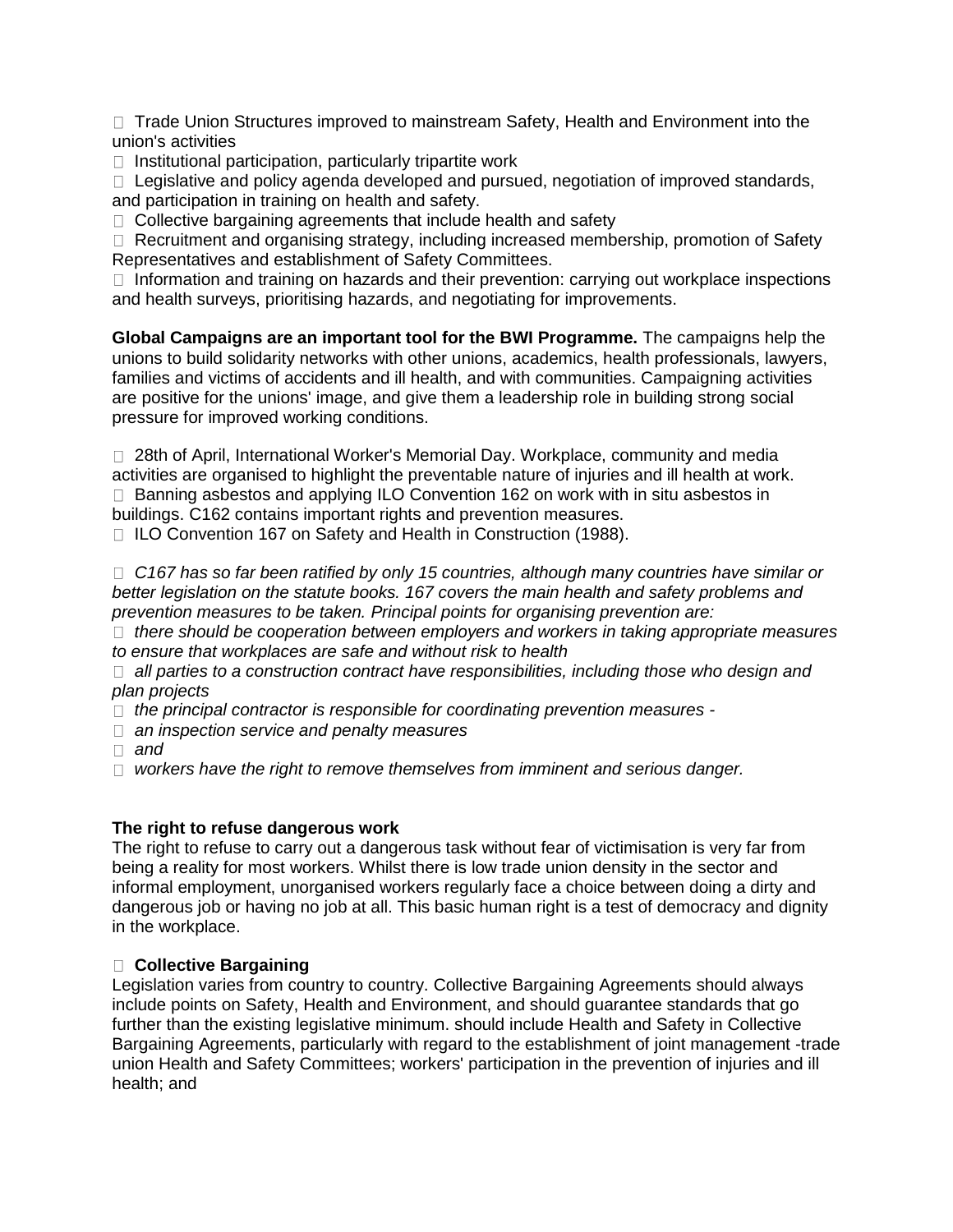□ For example:

 $\Box$  Recognition of trade unions for collective bargaining and workers participation in prevention on site.

 $\Box$  Rights for Trade Union Health and Safety Representatives to participate in prevention

 $\Box$  Time off for training, plus induction training, and toolbox meetings during work time. Joint Health and Safety Committees

□ Written Health and Safety Policies,

 $\Box$  Health and Safety Management Systems that include workers participation at all levels

 $\Box$  Systems for reporting and resolving hazards, including the right for workers to refuse to carry out a task which poses a serious risk for their health or safety, without fear of victimisation or dismissal.

## **Training**

Training is a cornerstone of the BWI support and development work with affiliated unions. Flexible training materials have been developed on health and safety, and are being used with trade union leadership, education officers, women's officers, trade union organisers, workplace representatives and workers.

## **Trade Union Safety representatives**

There is generally low trade union density in construction due to informal contractual arrangements in the sector. However, all workers have rights, and trained Trade Union Safety Representatives make a positive contribution to the prevention of injuries and ill health. A recent survey by the British Trade Union Congress indicates that workplaces with Trade Union H&S reps have half the accident rate of comparable workplaces without reps.

Trade Union Safety Reps are aware of the risks in the workplace, and can work closely with workers and management to assist with promoting a working environment where hazards are identified, removed or properly controlled before problems occur. Their legal or agreed functions typically include:

- $\Box$  Participation in the Health and Safety Committee
- $\Box$  Inspections, surveys, documentation, reports and recommendations
- $\Box$  promotion of safe systems of work
- $\Box$  investigation of accidents and ill health

 $\Box$  Information, training and communication with workers on health hazards and the risks of accidents, and the prevention measures to be taken, including basic induction training for new workers on site.

 $\Box$  Representation of workers interests, including upholding the right to refuse dangerous work without victimisation

## **Regional Safety Representatives (RSRs)**

Informal workers in construction are widely dispersed in small companies. The use of casual and temporary labour, subcontracting and the so-called self employed, creates an increasingly complex working environment where unions represent workers across multiple employers. Unions find it difficult to identify, train and retain trade union safety representatives given the mobile and temporary nature of the work in our industry. Workers are often reluctant to take on a union position because they fear that they are risking their jobs.

Imaginative structures need to be considered to ensure that workers have similar rights to